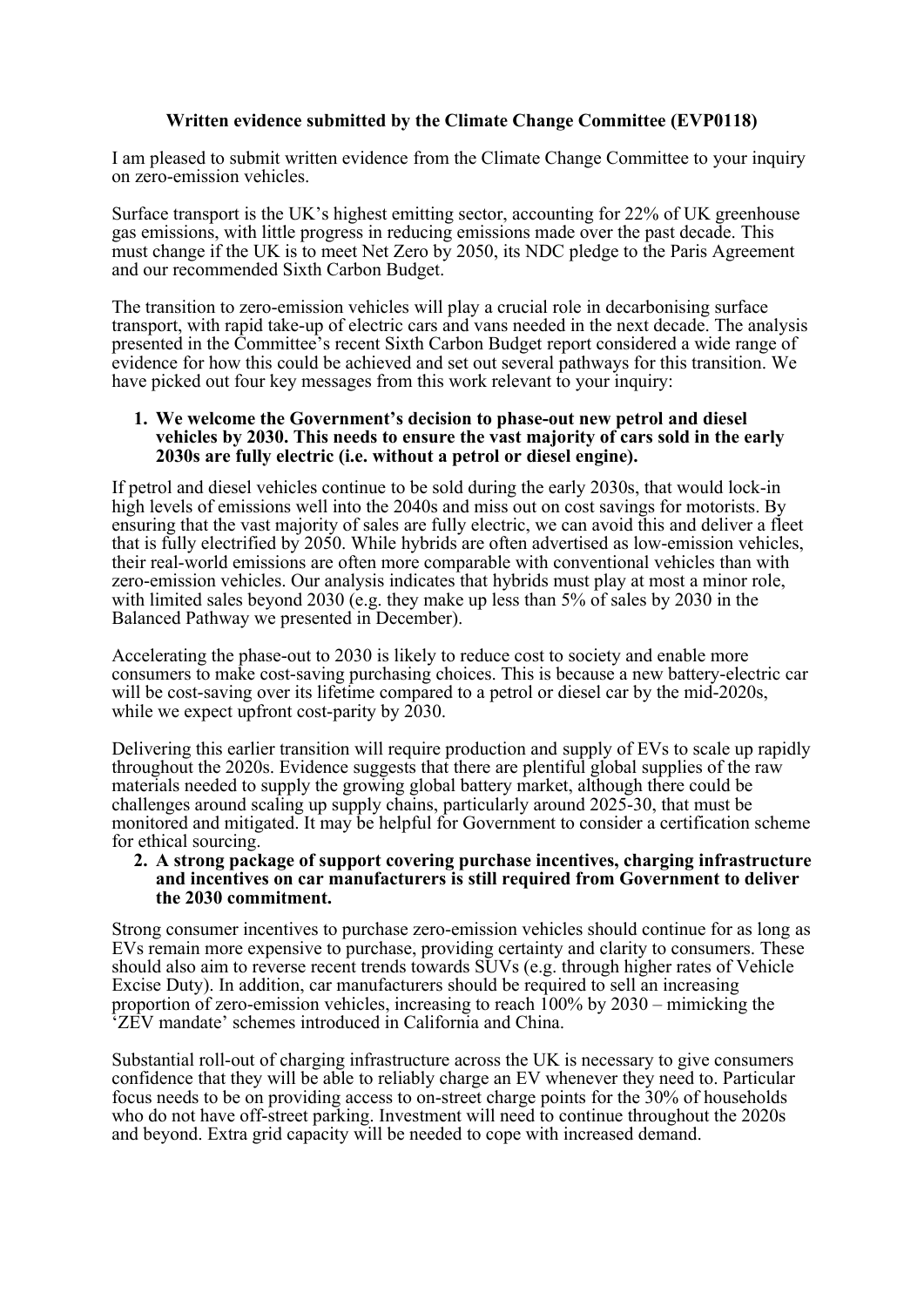#### **3. Government should plan for ending sales of diesel buses and coaches by 2040 at the latest, but most operators should be encouraged to switch over much sooner. Local Authorities should be empowered to continue driving take-up of zeroemission vehicles and to improve bus services.**

Bus usage and service provision have both declined in recent years. Buses offer an important low-carbon alternative to car travel, so this trend needs to be reversed and decarbonisation must not be achieved at the expense of service improvement. This will help support a just transition.

The bus sector is very heterogeneous, with different routes having very different characteristics. However, zero-emission buses are already being deployed on many urban routes around the UK, often as a result of Local Authority efforts to reduce air pollution. As a result, costs are falling, with cost-parity over the vehicle lifetime expected in the early-2020s. The transition is more challenging for longer-distance buses and coaches, but hydrogen could be attractive for these routes.

#### **4. The sale of new diesel heavy goods vehicles (HGVs) should be phased out by 2040 and Government should publish a plan for how to achieve this.**

Despite making up just 5% of road vehicles, HGVs account for 17% of surface transport emissions. Unlike for cars and vans, zero-carbon HGV technologies are currently at an early stage and it is too soon to say which will emerge as market-leaders. However, manufacturers are beginning to offer commercial battery-electric, pantograph-electric and hydrogen fuel-cell products.

Our assessment is that sales of new diesel HGVs should be phased-out by 2040, and that Government should publish a comprehensive plan for how this will be delivered (including infrastructure deployment and purchase incentives) in the early-2020s. We welcome Government's announcement of £20 million in 2021 to fund zero-emission trials for HGVs. Funding will need to continue to enable these trials to evaluate commercial operations at a large scale for up to five years. The trials should demonstrate the feasibility of zero-carbon HGV technologies and establish which is the most suitable and cost-effective technology mix for the UK.

Our evidence on each of these topics, which is taken from our Sixth Carbon Budget publication, is set out in detail in the accompanying evidence annex.

## **Evidence annex: accelerating the shift to zero-emission vehicles**

The Climate Change Committee (CCC) is an independent, statutory body established under the Climate Change Act 2008. Our purpose is to advise the UK and devolved governments on emissions targets and to report to Parliament on progress made in reducing greenhouse gas emissions and preparing for and adapting to the impacts of climate change.

The evidence that is set out within this annex will focus on the inquiry's first topic: "Accelerating the shift to zero-emission vehicles".

This evidence is based on the detailed analysis and modelling that we produced in support of our advice to Government on the level of the Sixth Carbon Budget. This analysis was published in December 2020, in the form of three reports, an accompanying dataset and a range of supporting evidence. These are available through the CCC's website.

We set out our evidence in four sections, mirroring the four key criteria stated within the Call for Evidence: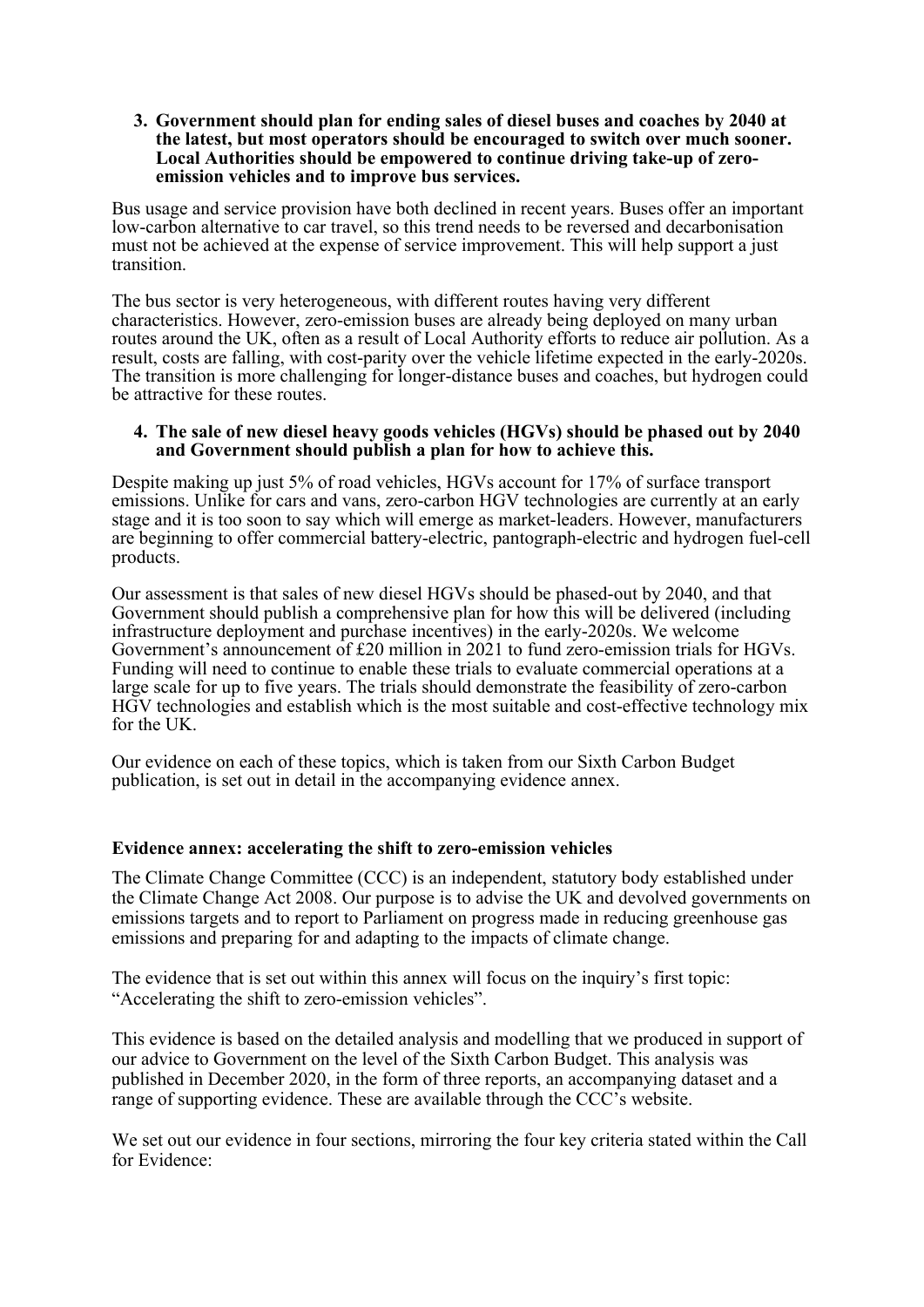- 1. The feasibility, opportunities and challenges presented by the acceleration of the ban on the sale of new petrol and diesel vehicles to 2030;
- 2. The actions required by Government and private operators to encourage greater uptake of electric vehicles and the infrastructure required to support them;
- 3. The particular challenges around decarbonising buses and how these should be addressed; and
- 4. The Government's ambition to phase out the sale of new diesel heavy goods vehicles, including the scope to use hydrogen as an alternative fuel.

# **1. The feasibility, opportunities and challenges presented by the acceleration of the ban on the sale of new petrol and diesel vehicles to 2030**

The CCC welcomes the Government's recent decision to bring the phase-out date for new sales of petrol and diesel vehicles forward to 2030. Compared to the previous date of 2035, this will accelerate the UK's transition to a zero-carbon transport system, delivering substantial emissions reductions and helping consumers to realise cost savings. Our assessment is that this earlier phase-out date is feasible, but that Government will need to ensure that industry is on-track to deliver it throughout the 2020s.

In what follows, we set out our evidence concerning the emissions impacts, the cost impacts and the feasibility of this accelerated phase-out.

# **a) Emissions impacts of accelerating the phase-out**

# CCC pathways

Our analysis for the Sixth Carbon Budget considered the emissions reductions that could be delivered under four exploratory scenarios, involving varying levels of technological innovation and public engagement, and a Balanced Net Zero Pathway, which represented the most balanced approach to delivering emissions reduction towards Net Zero by 2050.

These scenarios considered the impact of various phase-out dates for new petrol and diesel cars and vans:

- The Balanced Pathway assumed that all new sales would be fully battery-electric from 2032.
- By contrast, the Headwinds scenario reflected the previous Government position of a 2035 phase-out.
- Finally, the Widespread Engagement, Widespread Innovation and Tailwinds scenarios considered a petrol and diesel phase-out taking place in 2030.

Our analysis found that earlier phase-out dates would lead to earlier widespread adoption of battery-electric vehicles (BEVs), reducing the number of high-carbon petrol and diesel vehicles entering circulation.

- Since cars typically stay in operation for an average of 14 years, any new high-carbon vehicles sold during the early 2030s are likely to continue generating emissions considerably into the 2040s.
- A 2032 phase-out could deliver cumulative emissions reductions of almost 90  $MtCO<sub>2</sub>e$  over the period out to 2050<sup>1</sup> compared to a 2035 phase-out.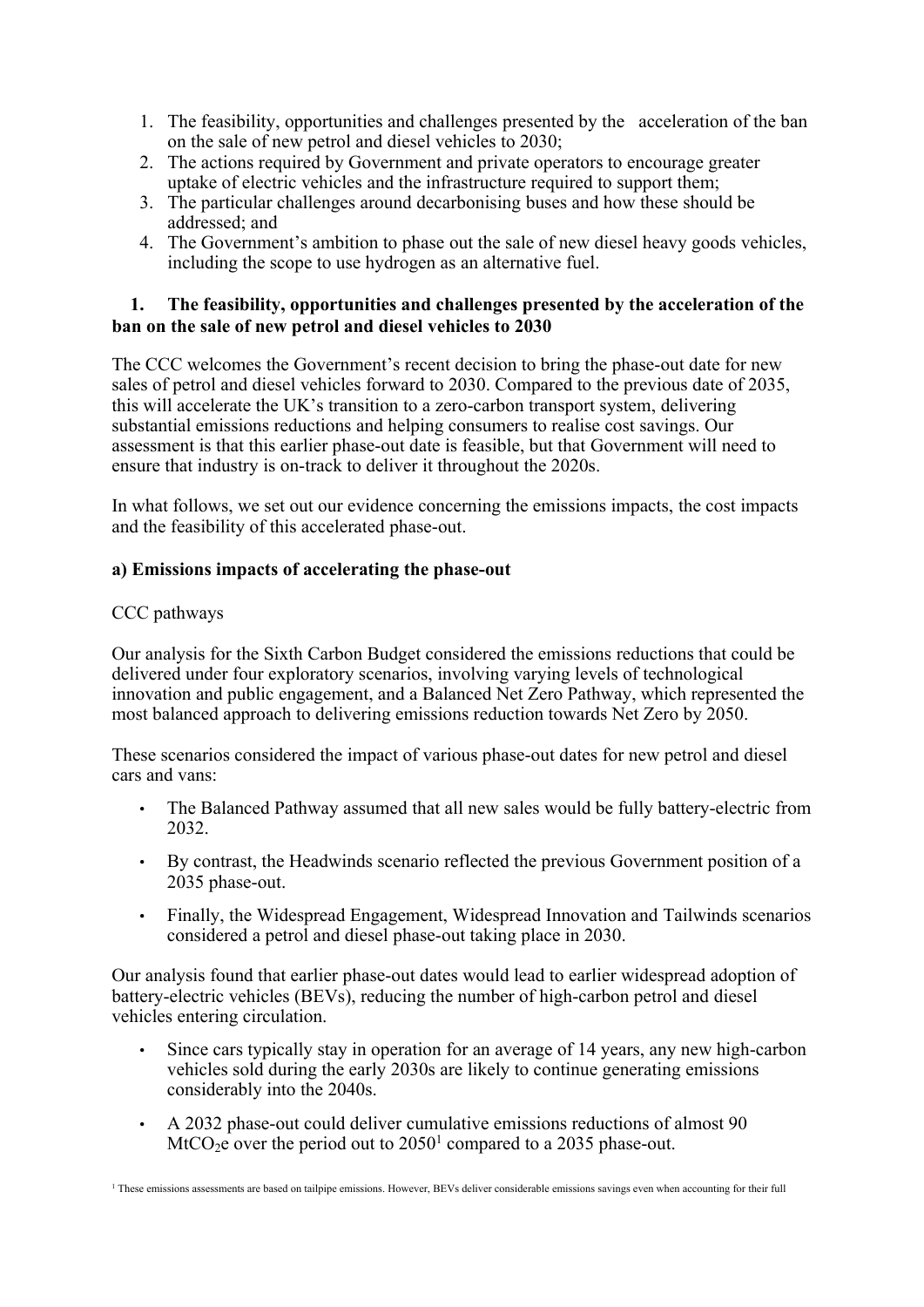- This is primarily due to an earlier phase-out incentivising manufacturers to switchover to production of BEVs for the UK market sooner, leading to quicker BEV uptake during the 2020s.
- As a result, there could be around 3.8 million fewer petrol and diesel cars and vans on UK roads by 2035 than under a 2035 phase-out.
- In their place, there would be 3.5 million additional BEVs in operation (along with  $0.3$  million additional plug-in hybrid electric vehicles (PHEVs)).
- Our modelling of a 2030 phase-out shows this to deliver a further reduction in emissions of around 20 MtCO<sub>2</sub>e out to 2050.
	- This is due to a further 0.7 million sales of petrol and diesel vehicles and 0.3 million PHEV sales being displaced to BEVs by 2035.

#### **The role of hybrid vehicles**

In all of our scenarios, we assume that sales of all new cars and vans that contain a fossil fuel internal combustion engine are ended at the stated phase-out date.

- PHEVs and other hybrids burn fossil fuels and are not zero-emission vehicles. Therefore, our scenarios include their phase-out.
	- While PHEVs are often advertised as low-emission vehicles, recent studies1,2 have shown that PHEVs can emit two- to four-times more during real-world driving than test values. This makes their real-world emissions more comparable with conventional vehicles than with zero-emission vehicles.
	- PHEVs typically have a very low electric-only range (around 40 km), which means that they require very frequent charging to avoid driving in fossil fuel mode.

By contrast, Government is proposing to continue to allow sales of hybrids with a minimum emissions-free range between 2030-35. This risks allowing high-emitting vehicles to continue to be sold beyond the stated phase-out date.

- Separate modelling that we conducted suggests that this could allow almost 5.0 million additional PHEVs to be sold out to 2035, as compared to sales under our Balanced Pathway.
	- While 1.6 million of these PHEVs are bought in place of petrol or diesel sales that would happen in our Balanced Pathway, 3.3 million are PHEVs being bought instead of BEVs.
	- This is due to the risk that allowing an additional five years for sales of PHEVs or other hybrids could lead to manufacturers continuing investment in their development and pushing their sales in order to maximise their existing investments in internal combustion engine technology.
	- The emissions impact of such additional volumes of PHEV sales could total an increase of 35 MtCO<sub>2</sub>e out to 2050 relative to our Balanced Pathway, which would offset more than one-third of the savings calculated for a 2030 phase-out date above.

lifecycle emissions. Our analysis shows that BEVs, powered with today's average UK electricity, repay the 'carbon debt' from the production of their battery within slightly more than a year and save more than 35 tonnes of CO<sub>2</sub> over their lifecycle versus a conventional equivalent. These savings will increase as the UK electricity grid decarbonises. See Box 2.2 in our Sixth Carbon Budget Methodology Report.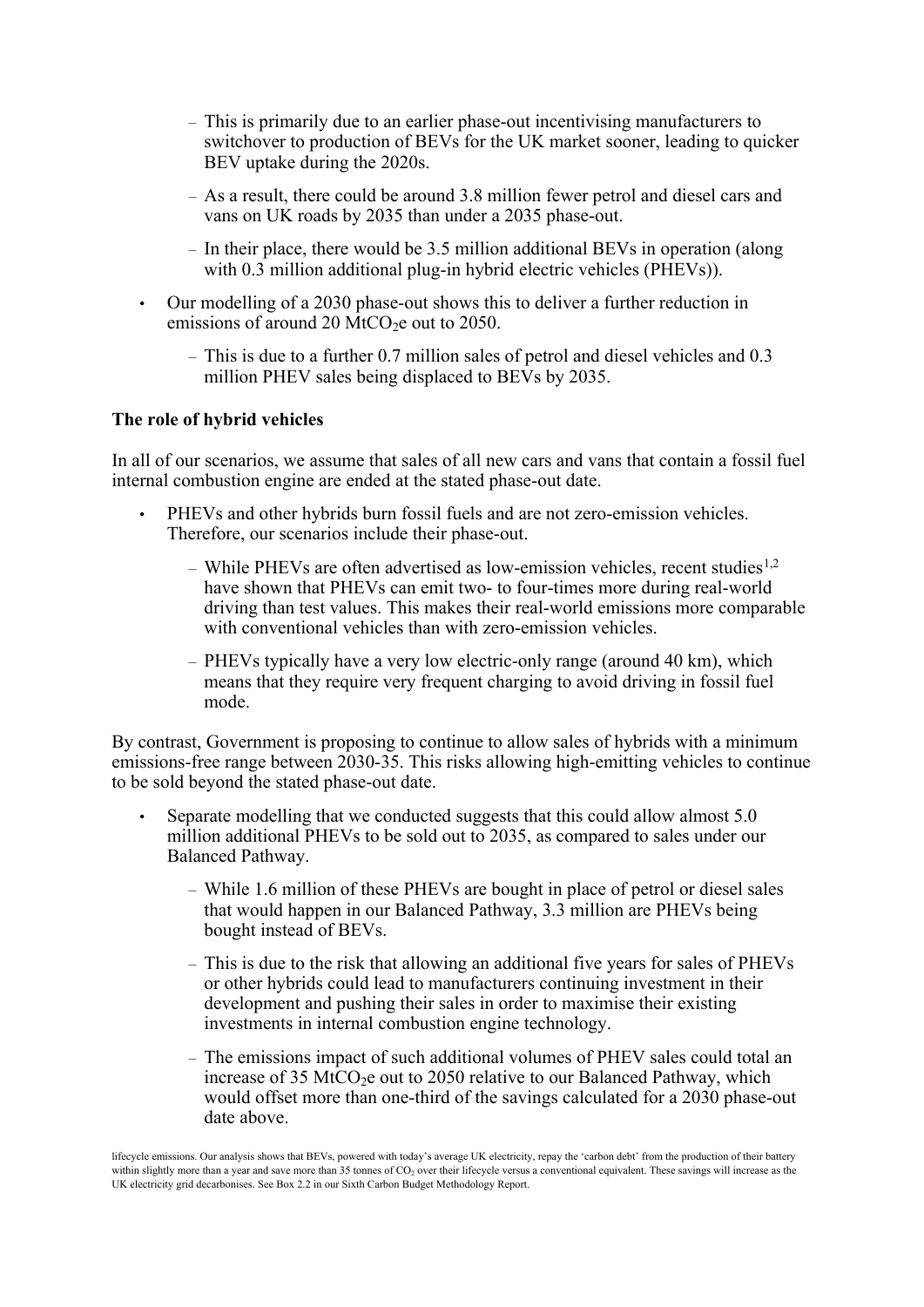We therefore recommend that, in developing the precise details of its proposal, Government should ensure that the resulting emissions and miles driven using each powertrain type are consistent with our Balanced Pathway.

- Policies must ensure that hybrids play a declining role relative to pure electric vehicles, and minimal beyond 2030.
- Policy should be designed to ensure clear consumer benefit to buying full electric over hybrid models (including through provision of effective charging solutions) and to encourage manufacturers to supply them (e.g. by setting stringent  $CO<sub>2</sub>$  emissions targets for new vehicles or requiring a high minimum electric mileage for hybrid vehicles).

## **b) Cost impacts of accelerating the phase-out**

The cost of buying an electric vehicle (EV) is rapidly falling, while their ongoing running costs are substantially lower than for a petrol or diesel vehicle. Therefore, we expect that bringing forward the EV transition will be cost-saving for society.

- Significant investment in vehicles and charging infrastructure starting from now and rising to £12 billion per year in 2035 will be required. Investment costs continue to rise to 2050 as zero-emission technology and infrastructure is rolled out. This includes both public investment (including on deployment of public charging infrastructure) and private expenditure (such as for purchase of vehicles).
- As EVs are much more efficient than conventional vehicles, these will be offset by lower operational expenditure from around 2030, with annual operating cost savings of around £20 billion in 2035.

By the mid-2020s, we estimate that a new battery-electric car will be cost-saving compared with a petrol or diesel car over the lifetime of the vehicle, even when including costs of developing charging infrastructure and upgrading power networks to deal with increased demand for electricity and taking account of the need to replace exchequer revenue from fuel duty (Figure 1).

- A typical BEV car today is around 35% more expensive to purchase than a comparable conventional car. By 2030, we expect these upfront costs to reach parity, and by 2035 a typical BEV would offer a small upfront cost saving.
	- Battery costs currently make up at least 30% of the upfront cost of a BEV.
	- Battery costs have fallen by around two-thirds over the past five years, and will continue to reduce quickly during the 2020s.<sup>3</sup>
- EVs already offer substantial operating cost savings compared to petrol and diesel vehicles.
	- Over the lifetime of the vehicle, the total societal cost of fuel for a typical conventional car is around £2,900. By comparison, the cost of electricity is lower at around £2,200. If fuel duty is included, the cost saving to a private owner is around £6,700 (around £500 per annum) in cash terms.
	- BEVs have fewer moving parts, so also typically have lower maintenance costs than conventional vehicles. This can save the owner up to £170 per year.
- The cost of installing a home charger is expected to fall by around 25% by 2035.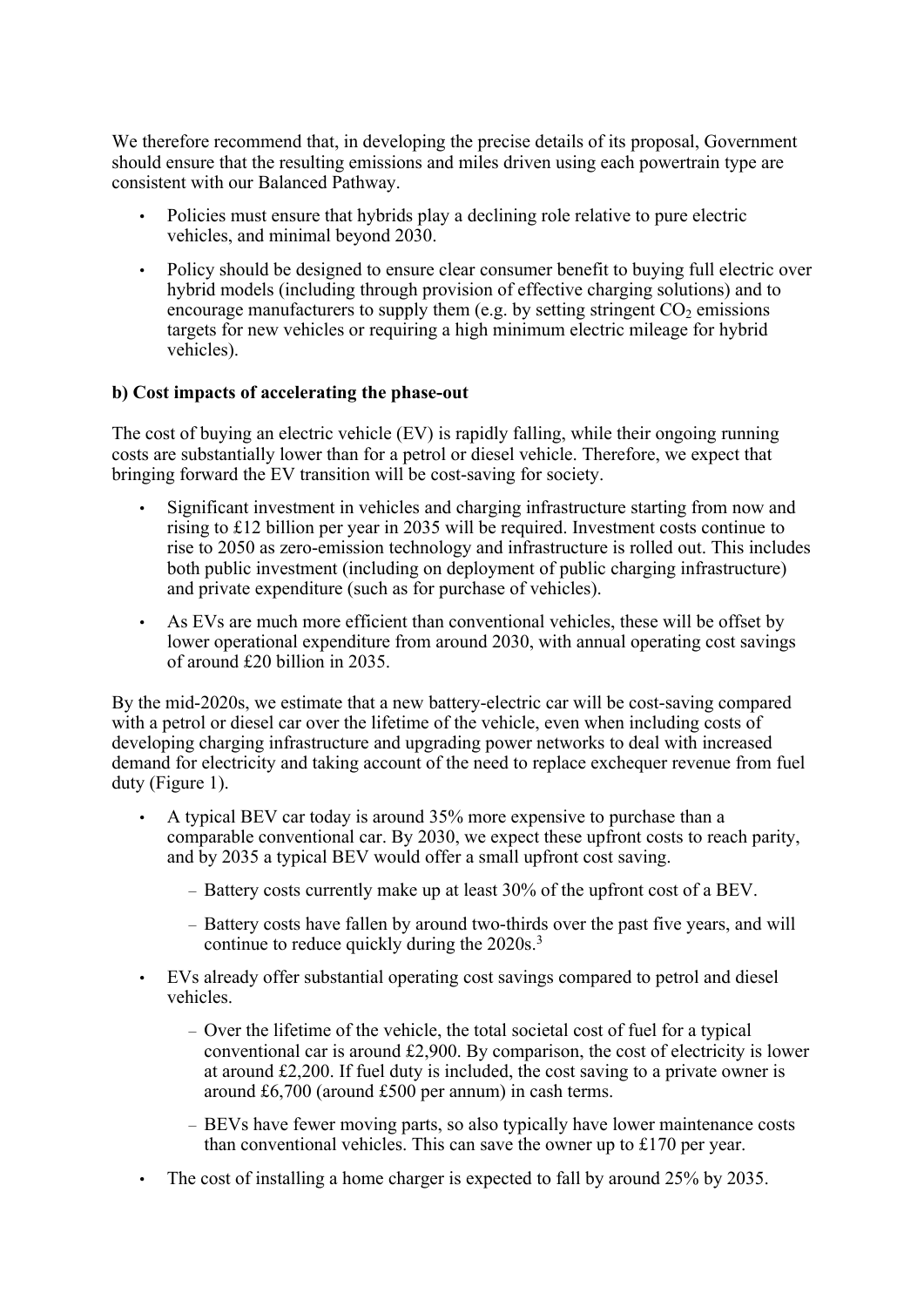

represent net costs to society over the lifetime of the vehicle (i.e. excluding taxes and duties). Private costs are discounted at a private discount rate of 7.5% and include all taxes and duties.

Therefore, accelerating the phase-out to 2030 will enable more consumers to make costsaving choices in their purchase of new vehicles. Furthermore, earlier scale-up of manufacturer EV capacity would be expected to increase economies-of-scale in the production process, thereby enhancing these cost-savings.

• Our analysis found that a 2032 phase-out date would deliver £6 billion in additional cost-savings over the period out to 2050, compared to continuing to allow petrol and diesel vehicles to be sold until 2035 (Figure 2).

Figure 2 Impacts of alternative phase-out dates for new petrol and diesel cars and vans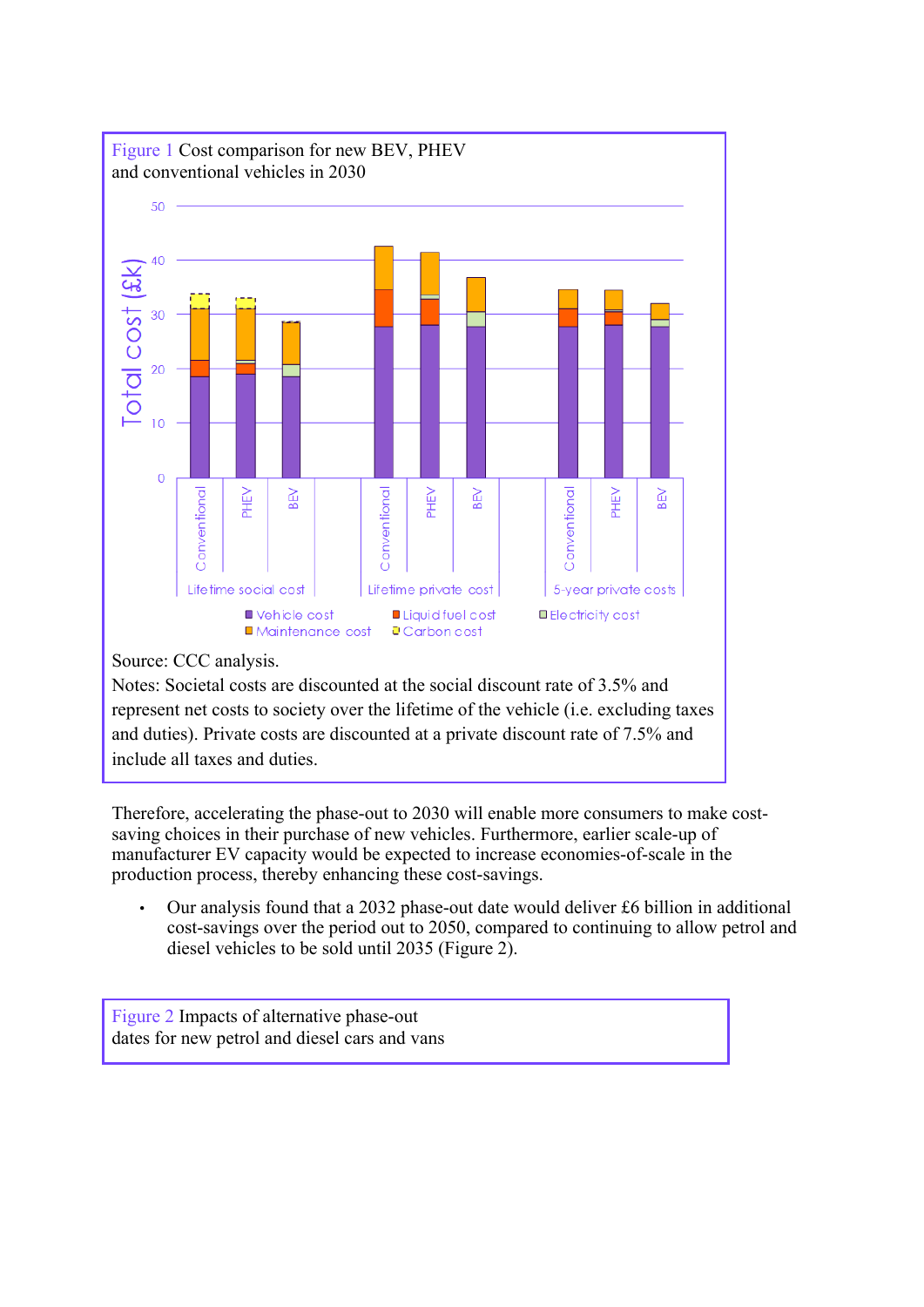

Notes: Comparison between the annual cost to society (cost of vehicles, infrastructure, fuel and maintenance) of the EV transition under three phase-out dates for new petrol and diesel car and van sales (including PHEVs): i) 2030; ii) 2032 (as in our Balanced Net Zero Pathway); and iii) 2035.

# **c) Feasibility of a 2030 phase-out**

We believe that phasing out new petrol and diesel car and van sales by 2030 is feasible, and our Sixth Carbon Budget scenarios illustrate a range of pathways by which this can happen.

- BEVs entered the UK market in the early 2010s, and have now begun to reach massmarket appeal, making up around 5% of new sales during 2020.<sup>4</sup>
- To be on track to deliver Net Zero and the Sixth Carbon Budget, it is important that sales of BEVs ramp up through the 2020s at rates consistent with our Balanced Pathway (Table 1). This demonstrates a steady ramp-up that can deliver an accelerated phase-out.

**Table 1**

Proportion of car and van mileage driven by each powertrain among all new vehicles sold in each year, in our Balanced Net Zero Pathway

|                                                                  | 2020 | 2022                       | 2024 | 2026 | 2028 | 2030 | 2032<br>(and<br>beyond) |
|------------------------------------------------------------------|------|----------------------------|------|------|------|------|-------------------------|
| <b>Fossil fuel</b><br>vehicles<br>(including<br>mild and<br>full | 92%  | $77\overline{\frac{6}{6}}$ | 52%  | 27%  | 18%  | 2%   | 0%                      |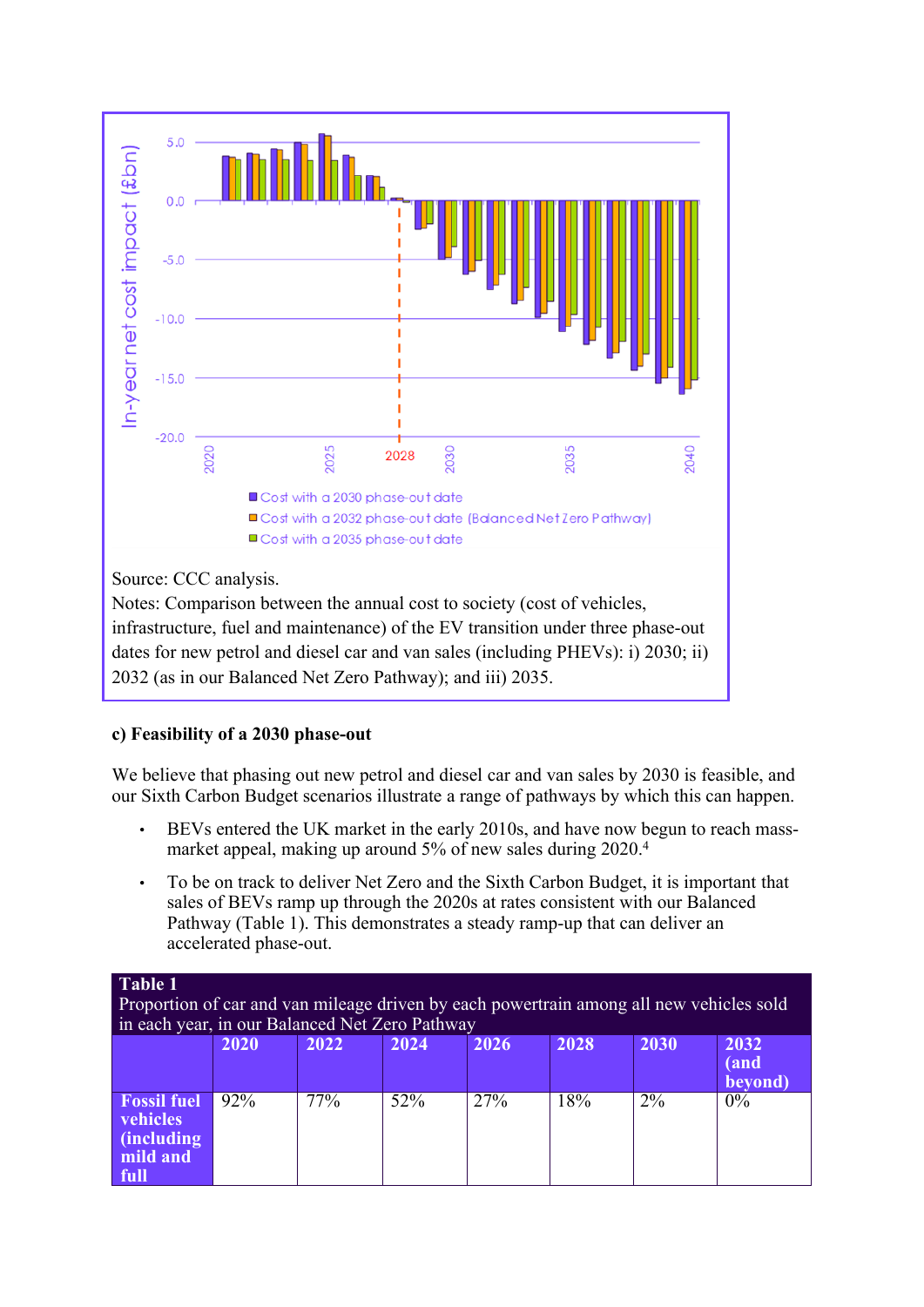| hybrids)                                  |    |                   |     |     |     |        |      |
|-------------------------------------------|----|-------------------|-----|-----|-----|--------|------|
| Plug-in<br>hybrid<br>electric<br>vehicles | 3% | $\overline{10\%}$ | 17% | 17% | 8%  | $<1\%$ | 0%   |
| <b>Battery-</b><br>electric<br>vehicles   | 5% | 12%               | 31% | 56% | 74% | 97%    | 100% |

The supply of different EV models is increasing, widening consumer choice. Evidence suggests that raw materials and supply chains will be able to scale up quickly enough to enable this to continue.

- EV models are now becoming widely available across all sizes and car types.
	- Worldwide, 105 new BEV models and 38 new PHEVs were launched in 2019. A further 293 BEVs and 137 PHEVs are planned by 2022.
	- In the UK, there were 14 BEV car models from 14 manufacturers and 8 BEV van models from 2 manufacturers available in 2015. By 2020, these increased to 37 BEV cars from 20 manufacturers and 18 BEV vans from 14 manufacturers. There are at least 8 upcoming BEV car models, from 5 different manufacturers, in the next year.
	- Delivery times for EVs have fallen rapidly over the past year, with waiting times for all models now within 12 weeks, compared with over a year for some models in 2019. This is comparable to waiting times for new conventional vehicles.
	- However, only 175,000 EVs were sold in the UK in 2020, compared with 1.5 million petrol and diesel vehicles, and there still needs to be a significant switch in investment from petrol and diesel vehicles to high-volume EV production.
	- While EVs are less complex to produce and assemble, new supply chains, skills and production methods will need to be developed and original equipment manufacturers (OEMs) will need time to adjust. Re-training and re-skilling across the sector could be needed.
- In March 2020, we sent a questionnaire to a range of academics, industry experts and research bodies asking for views and evidence around the challenges and opportunities for future raw materials supply globally and for the UK. The key findings were:
	- Global battery capacity will need to accelerate to meet demand. There are plentiful global supplies of raw materials to supply the growing market for current-generation batteries (e.g. lithium, graphite, cobalt, nickel and manganese), but supplies will need to scale up significantly, especially from the mid-2020s. There could be challenges around scaling up, particularly around 2025-30, which will need to be monitored and mitigated.
	- New mining facilities, appropriate battery-sizing and re-use and recycling will be fundamental to meeting demand cost-effectively. While new battery chemistries are being developed, these will take time and it is uncertain when or if they will come to market.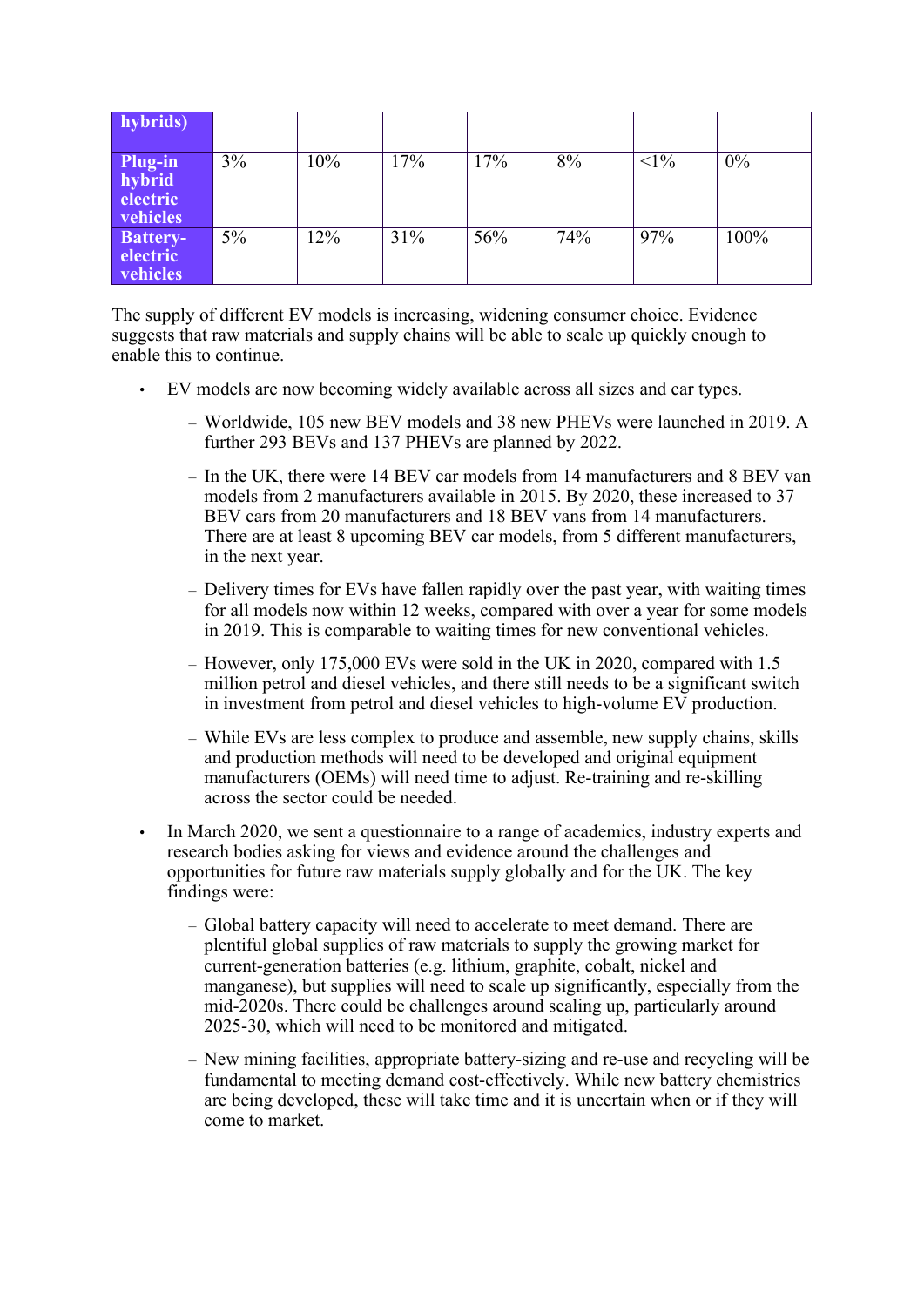– A certification scheme for ethical sourcing of raw materials would help to address issues around working conditions, low pay and use of child labour in mines.

# **2. The actions required by Government and private operators to encourage greater uptake of electric vehicles and the infrastructure required to support them**

Government and industry need to ensure that EVs are affordable options for all consumers, that supply ramps up sufficiently quickly and that the necessary infrastructure is in place to support an accelerated transition. The wider EV ecosystem also needs to ensure that EVs provide an appealing consumer experience, so as to ensure that they are desirable to the mass market.

# **a) EV charging infrastructure**

Numerous studies have shown that the biggest concern about the transition to EVs is vehicle range and the ability to reliably and quickly recharge. While EV driving range is expected to continue increasing over the coming decade, charge points will also need to scale up to support the phase-out of new petrol and diesel cars.

- These will comprise a mix of private chargers at homes and workplaces and public on-street charge points for those without off-street parking, around towns and cities for top-up charging and on the strategic road network for longer-distance inter-urban charging.
- We expect around 280,000 public chargers to be required by 2030 (Figure 3). This is a considerable increase from the 18,000 available today.

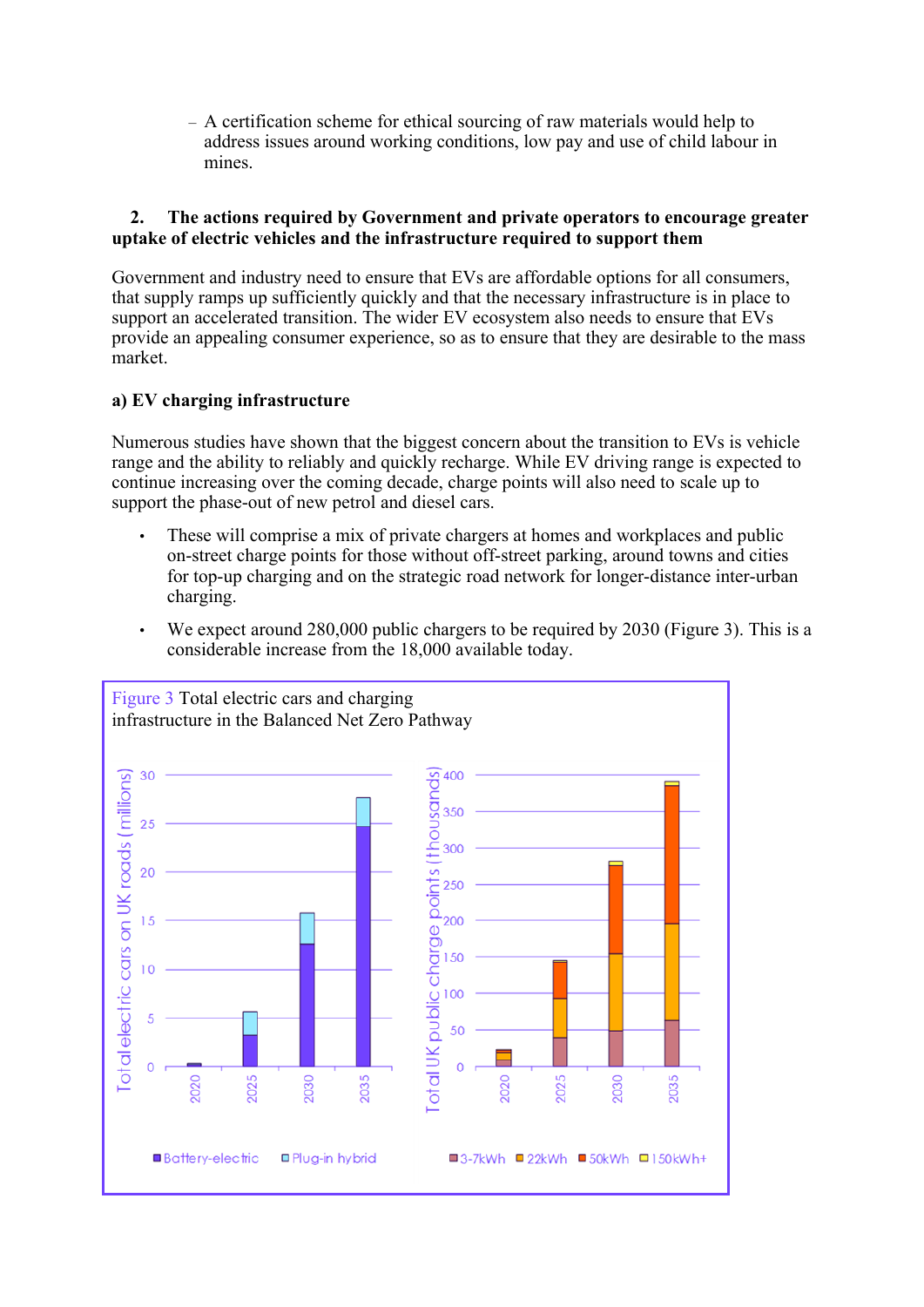Source: CCC analysis. 2020 figures based on DfT, OLEV, SMMT and Zap-Map statistics.

Notes: Includes all small, medium and large cars and all publicly accessible charge points in the Balanced Net Zero Pathway.

The need to provide access to on-street charge points for households without off-street parking is essential to enable the roll-out of EVs across society. This will give confidence that people will be able to charge when they need to. Technology is developing and options include lamp-post charging which could offer a convenient, low-cost solution.

- Around 30% of households in the UK do not have off-street parking. These households are underrepresented among early adopters of EVs, but will need to be able to participate in the EV transition.
	- Government has committed to investing £1.3 billion to accelerate the roll-out of charging infrastructure, including on major roads and on-street near homes and workplaces. This is around the right level of investment at present, and investment, including through facilitation of private-sector investment, will need to continue throughout the 2020s and beyond to support widespread EV roll-out.
	- OZEV has allocated £20m of funding for Local Authorities to install on-street charging bays during 2020-21. This should continue and be extended to provide access to on-street charging for all those without off-street parking as well as around towns and cities for top-up charging.

Networks and the wider energy system will require investment to support increased demand from EV charging.

- By 2050, we estimate that electricity demand among road vehicles will increase from below 1 TWh today to over 100 TWh.
	- This increased demand will require reinforcement of the distribution network. It is expected to be more cost-effective to proactively ensure that networks are able to cope with increased demand, rather than to wait until demand outstrips capacity. Thus, our scenarios assume that these upgrades begin in the 2020s and do not constrain EV uptake.
	- Government should deliver plans to ensure investment in networks can accommodate future demand levels in coordination with Ofgem.
	- Government must continue to work with industry and network operators to ensure there is a fair funding model to enable maximum charging infrastructure installation, without placing undue cost burdens on Network Operators or the first-mover company or Local Authority in a particular region.
- The scale of upgrades required can be reduced (but not eliminated altogether) through effective use of smart charging. This can smooth the new peaks in residential demand resulting from home charging and shift charging demand into off-peak periods.
	- Government and the industry should look into how to enable as many EV owners as possible to realise the benefits of smart charging (e.g. charging their EV when electricity prices are low), to ensure EVs provide a flexible resource to the power sector and consumers can realise maximum benefit.
	- Further, innovations such as vehicle-to-grid schemes should be supported.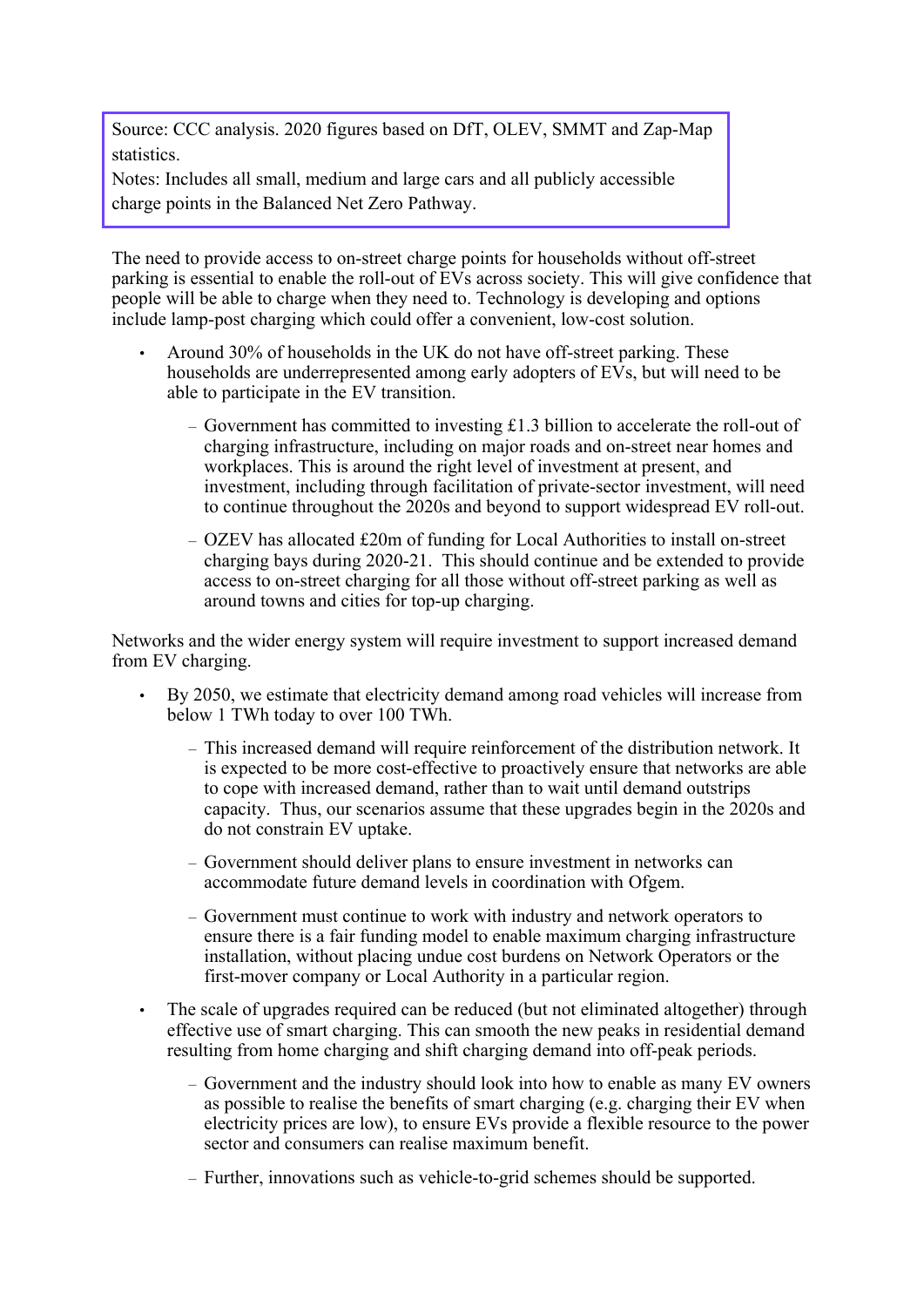- There also need to be common standards for interoperability and data sharing, to ensure a positive consumer experience for EV users.
	- Agreeing common standards will allow more effective data sharing between the EV and electricity sectors, enabling them to work together to deliver the transition.
	- There are currently 16 major public charging networks across the UK. Roaming agreements will be important to enable easy interoperability between these networks, so that EVs can be plugged in anywhere and paid for in a simple, transparent way for the consumer. Consumers will also need to be able to rely on each network's charge points to deliver high levels of reliability and availability.

## **b) Cost subsidies and incentives**

Strong consumer incentives to purchase zero-emission vehicles in the form of purchase subsidies, preferential company car tax, fuel duty exemption and lower vehicle excise duty should continue. These can be scaled back as costs of EVs fall.

- Our pathways assume that during the 2020s, a differential between conventional vehicles and EVs from subsidies, benefits-in-kind and taxes remains.
	- Consumers currently benefit from a grant of up to  $\text{\pounds}3,000$  towards the purchase of a new vehicle. However, this is significantly less than the price difference between at typical EV and a comparable petrol or diesel vehicle.
	- Purchase subsidies should remain as long as EVs remain more expensive to purchase.
- Over time, we would expect this gradient to shift from EV subsidy to taxation of petrol and diesel vehicles.
	- Since 2017, new car emissions have actually increased, driven by the rapid increase in purchases of higher-emitting vehicles, particularly sports utility vehicles (SUVs). Stronger disincentives for purchasing more polluting vehicles are needed to help reverse this trend.
	- Potential distributional impacts of any increased taxation of petrol and diesel vehicles will need to be carefully considered.
- The development of a robust second-hand EV market, which could be facilitated through early adoption of EVs particularly by fleet operators, will be crucial in making EVs available to all segments of society.

## **c) Industry regulation and support**

Regulation and support should ensure that EV sales ramp-up at the rates required to reach 100% by 2030.

- A zero-emission vehicle mandate should be introduced, requiring car and van manufacturers to sell a rising proportion of zero-emission vehicles, reaching nearly 100% by 2030, with at most only a very small proportion of hybrids allowed alongside until 2035. This should strengthen incentives to sell EVs in the UK market.
- In parallel, ambitious UK regulations on new car and van  $CO<sub>2</sub>$  emissions should be set to 2030, to provide a strong incentive to manufacturers to continue to improve fuelefficiency of petrol and diesel cars and vans.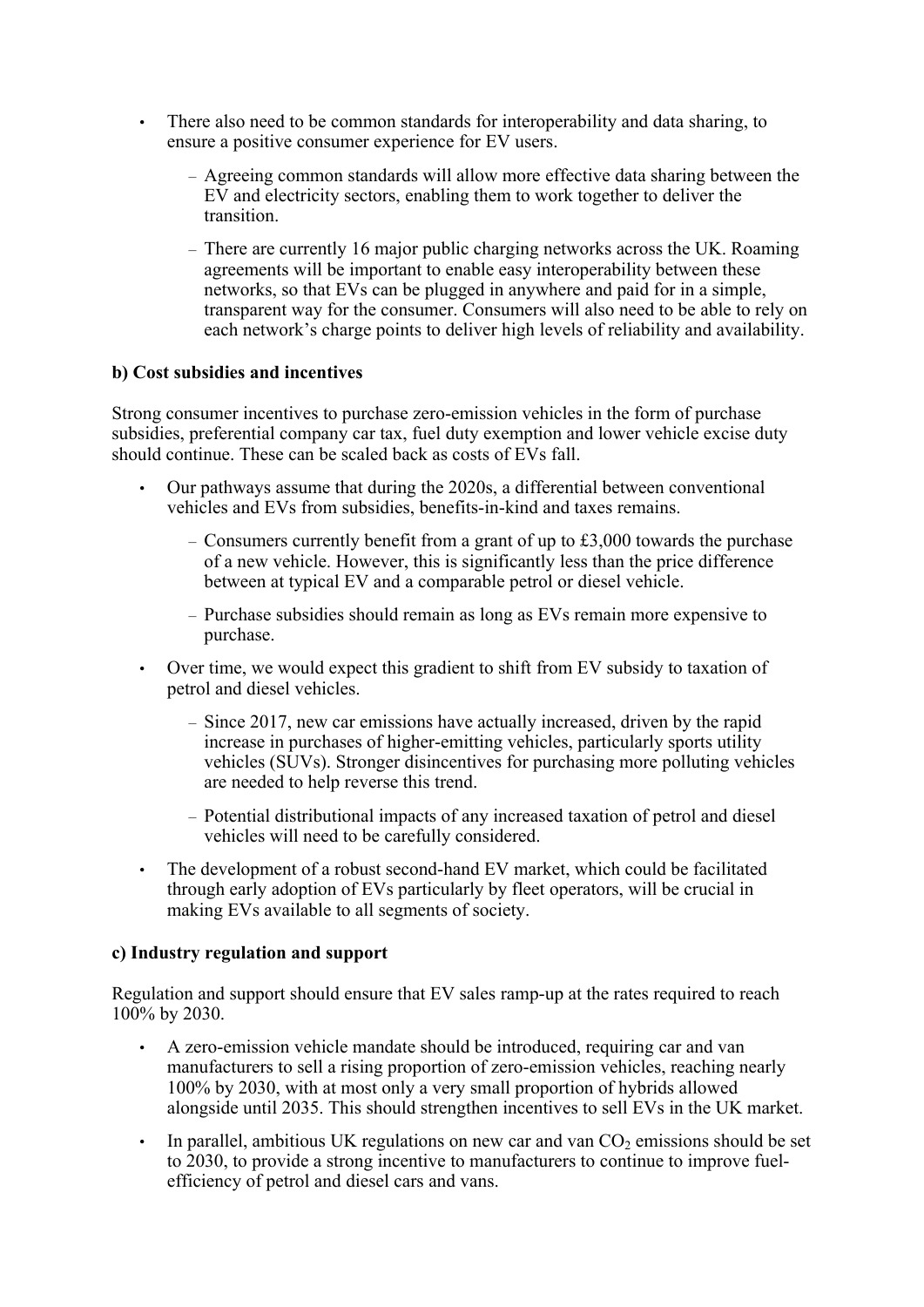- There should be a coherent framework that incentivises greater fuel-efficiency of petrol and diesel vehicles and encourages a rapid transition to EVs. This should give OEMs the flexibility in meeting emissions targets in a way that works best for them.
- This should be backed by a rigorous testing regime, with more regular intervals than the EU's five years.
- Government should support the manufacturing industry to deliver the necessary rampup and mitigate any potential supply chain bottlenecks.
	- We welcome Government plans to develop Gigafactories in the UK to produce batteries needed for EVs at scale. Security of raw materials supply should be enhanced further by a clear assessment of how best to re-use and recycle batteries and through funding development of competitive, large-scale battery recycling facilities in the UK.
	- UK businesses should be supported to innovate and realise business opportunities. There is an opportunity for the UK automotive manufacturing sector to become a world leader in the development and production of EVs. Early investment in EVs will help to deliver this. A UK transition to 100% market share of EVs by 2030 is likely to increase investment in the EV industry, with one study estimating the potential to increase UK production from around 16,000 EVs today to around 880,000 EVs per year, creating 89,000 green jobs in the EV industry.<sup>5</sup>
	- The whole system should be directed towards delivering the required EV transition (Figure 4).
		- Establishing and communicating long-term clarity on the availability and approximate timing of incentives and targets – ideally to 2030 – will enable industry and Local Authorities to plan. Linking incentives to targets will also ensure that funding is focussed on the necessary preconditions for petrol and diesel vehicle phase-out, and will allow funding to shift to the next priority once particular targets are met.

Figure 4 Infographic showing an illustrative pathway to deliver the 2030 EV transition<sup>6</sup>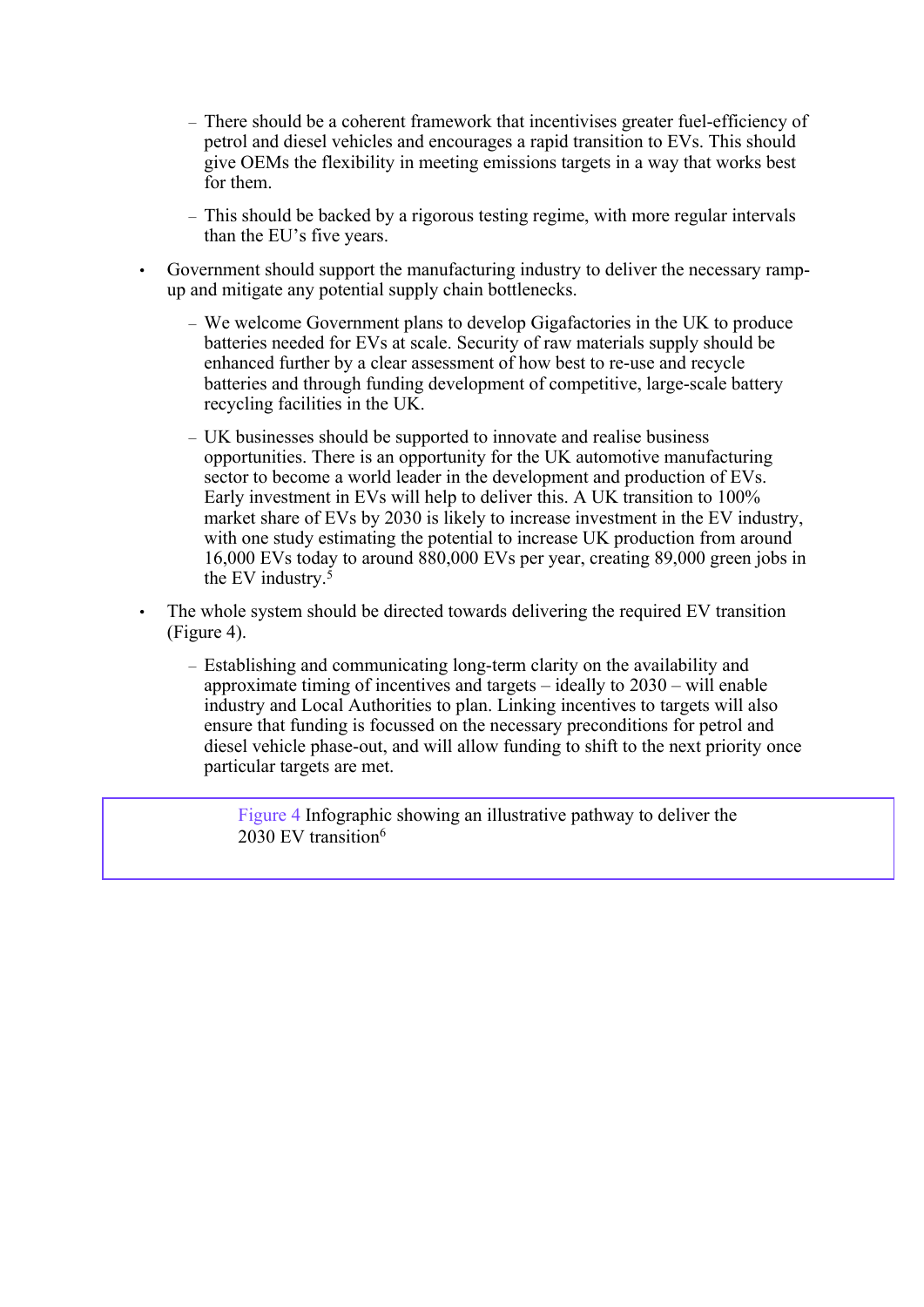

# **3. The particular challenges around decarbonising buses and how these should be addressed**

Buses are very heterogeneous, with different routes having very different characteristics. For urban routes, zero-emission options are becoming well established, whereas longer-distance routes (including coaches) experience similar decarbonisation challenges to HGVs. Since buses offer an important low-carbon alternative to car travel, decarbonisation must not be achieved at the expense of service improvement. This will help support a just transition.

# **a) Progress and opportunites to decarbonise buses**

Zero-emission buses are already being deployed on many urban routes around the UK. This is often driven by Local Authority efforts to reduce air pollution.

• The Confederation of Passenger Transport (the trade body for bus and coach operators) has set a target for all new buses to be ultra-low or zero-emission by 2025.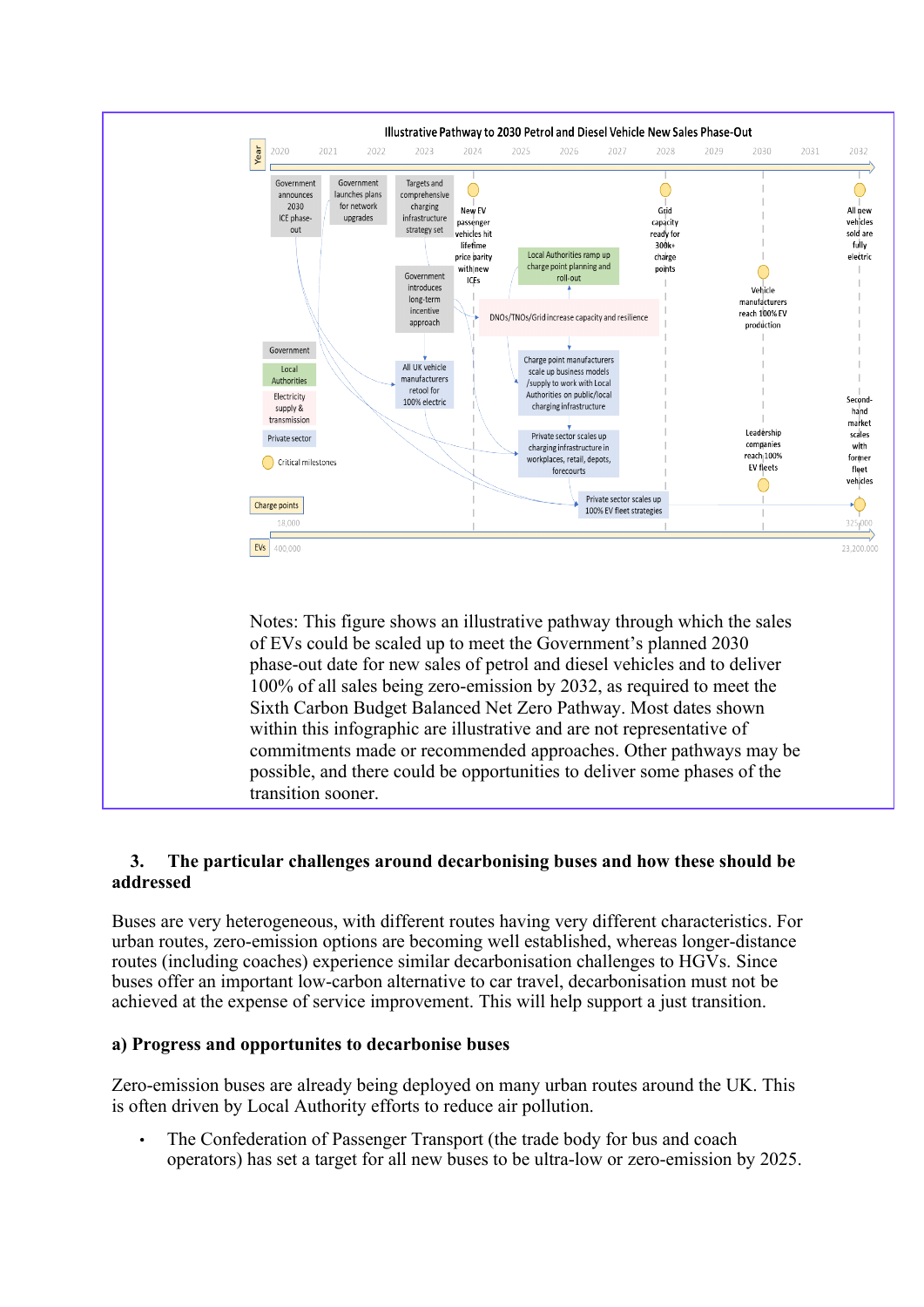- Battery-electric buses are already in operation around the UK and Europe. For instance, Nottingham has a fleet of 13 electric buses and 45 electric minibuses.
- London currently has 8 hydrogen buses in operation, while UK-based manufacturer Wrigthbus has plans to manufacture 3,000 hydrogen buses.
- Zero-emission options can offer substantial fuel savings to operators, while purchase costs are already falling quickly due to increasing interest by local Governments across Europe.

Our Sixth Carbon Budget trajectories for zero-emission bus and coach uptake are based on analysis we commissioned from Element Energy, which assessed the options for all types of heavy-duty road vehicle.<sup>2</sup>

- It found that the more advanced position of this market and local policy factors are likely to enable a much faster uptake of zero-emission options for buses than for HGVs or coaches.
	- Total cost of ownership parity between battery-electric and diesel buses is likely to be reached in the early-2020s, so high uptake could be achieved with lower levels of financial support than for HGVs.
	- The local nature of bus networks and the ability to schedule routes to coincide at key locations could make installation of an effective network of supporting recharging infrastructure more straightforward than in other sectors.
- The transition for coaches and longer-distance buses is more challenging, with similar considerations to HGVs.
	- Coaches are often used on long routes across varied road types, which makes planning refuelling infrastructure more challenging. This could make hydrogen an attractive fuel option, provided there is sufficient on-board storage space available.
- Overall, our Balanced Pathway sees uptake of zero-emission options progressing substantially faster among buses and coaches during the 2020s than for HGVs. Over two-thirds of new sales could be battery-electric or hydrogen by 2030, reaching 100% by 2035.

## **b) Actions required to decarbonise buses and coaches**

Local Authorities and bus operators should be empowered to build upon the progress they have already made in decarbonising their fleets.

- This includes supporting trialling zero-emission options and maintaining subsidy/taxation gradients between more and less emitting vehicles.
- Buses also play a valuable role as an alternative lower-carbon mode to which car users can switch their travel. It is important that bus services are improved to make such shifts possible and desirable.
	- Bus usage and service provision have both declined in recent years. This trend needs to be reversed to enable buses to provide a high-quality low-carbon transport alternative for all communities. This will help support a just transition.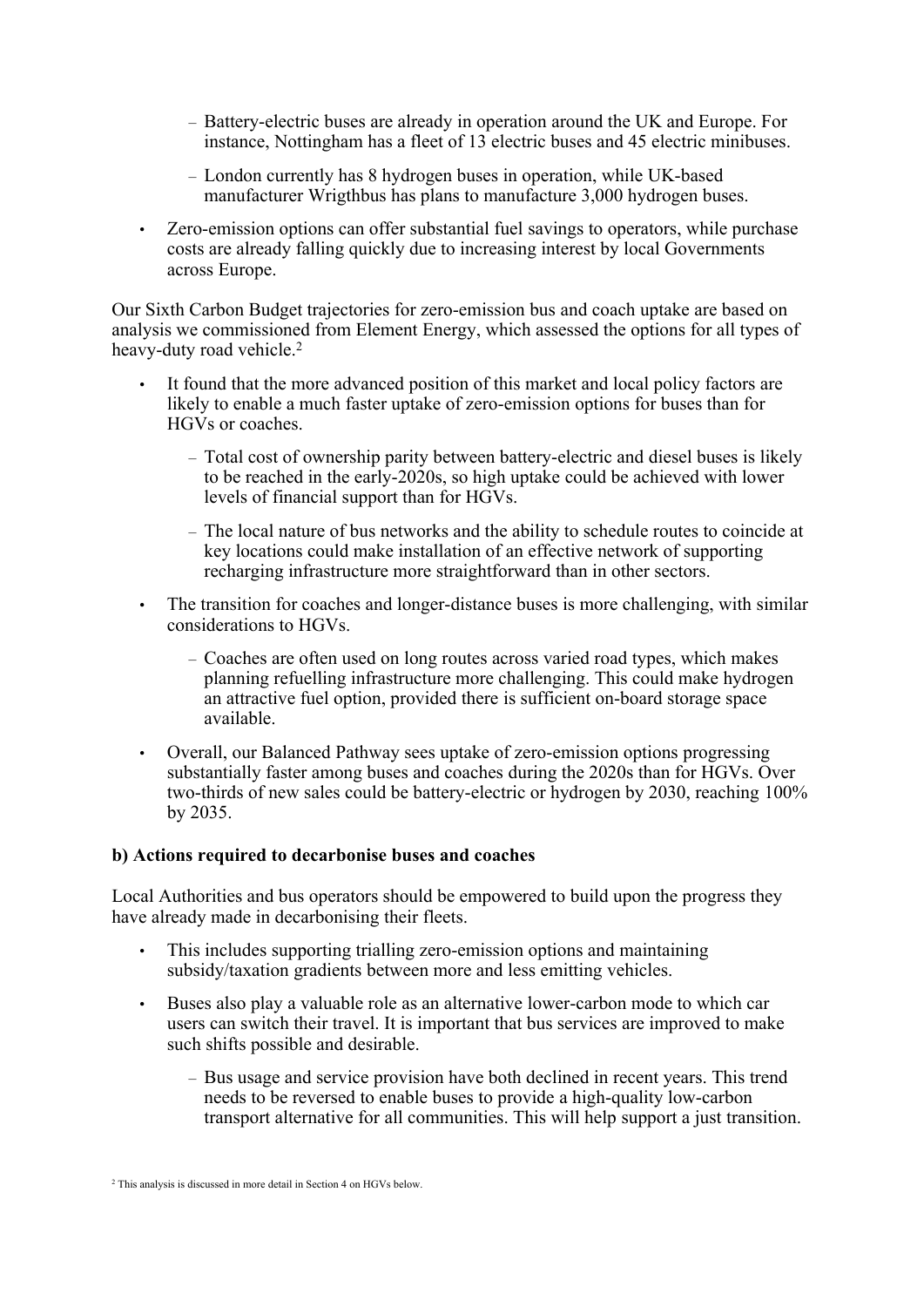- Local Authorities can work jointly with bus operators to provide a bus network that is rapid, reliable and affordable (e.g. through a bus strategy and bus quality partnership). However, improving bus services is more challenging because most Local Authorities do not control routes, frequencies and fares.
- Driving a rapid transition to zero-emission buses should not be achieved at the expense of improving bus services.
- Consideration should be given to how suitable the infrastructure deployed as part of HGV decarbonisation trials (see Section 4) could be for use by long-distance buses and coaches.

In line with our recommendation for HGVs, our assessment is that sales of new diesel buses and coaches should end by 2040 at the latest. However, most operators (particularly those running services on urban routes) should be encouraged to switch over much sooner.

# **4. The Government's ambition to phase out the sale of new diesel heavy goods vehicles, including the scope to use hydrogen as an alternative fuel**

Phasing out sales of diesel HGVs is important to delivering a transport system that meets Net Zero.

- HGVs account for 17% of total surface transport emissions, despite making up just 5% of road vehicles.
- Typical HGV lifetimes are 8-13 years, meaning that new HGVs sold around 2040 are likely to remain in operation by 2050.

# **a) Potential zero-carbon alternatives to diesel HGVs**

Unlike for cars and vans, zero-carbon HGV technologies are currently at an early stage and it is too soon to say which will emerge as market-leaders. However, advancements and demonstrations are beginning to take place.

- Battery-electric HGVs. If battery technology continues to advance quickly, then it is projected to become suitable for many HGV applications within ten years. In the long-term, this is likely to be the most cost-effective solution for most HGV operations.
	- Many major HGV manufacturers now offer electric options for smaller, shortrange models. DAF Trucks is aiming to offer electric versions of all its models by 2023 and Mercedes intends to offer a battery-electric truck with 300 miles of range by 2024.
	- The volumetric and gravimetric densities of a battery pack are 50-60 times lower than those of diesel, which makes it difficult to package sufficient battery range into the vehicle. Therefore, a network of ultra-rapid chargers would be required to support recharging during longer-range operations. Analysis shows that these would need to be at least every 50 km along the strategic road network.
- Electric road systems (ERS). Pantrographs connecting to overhead catenary systems avoid the need for vehicles to stop to recharge and are a proven commercial technology (primarily in railways). However, once other zero-emission technologies become widely available, the use of an ERS may become expensive relative to other options.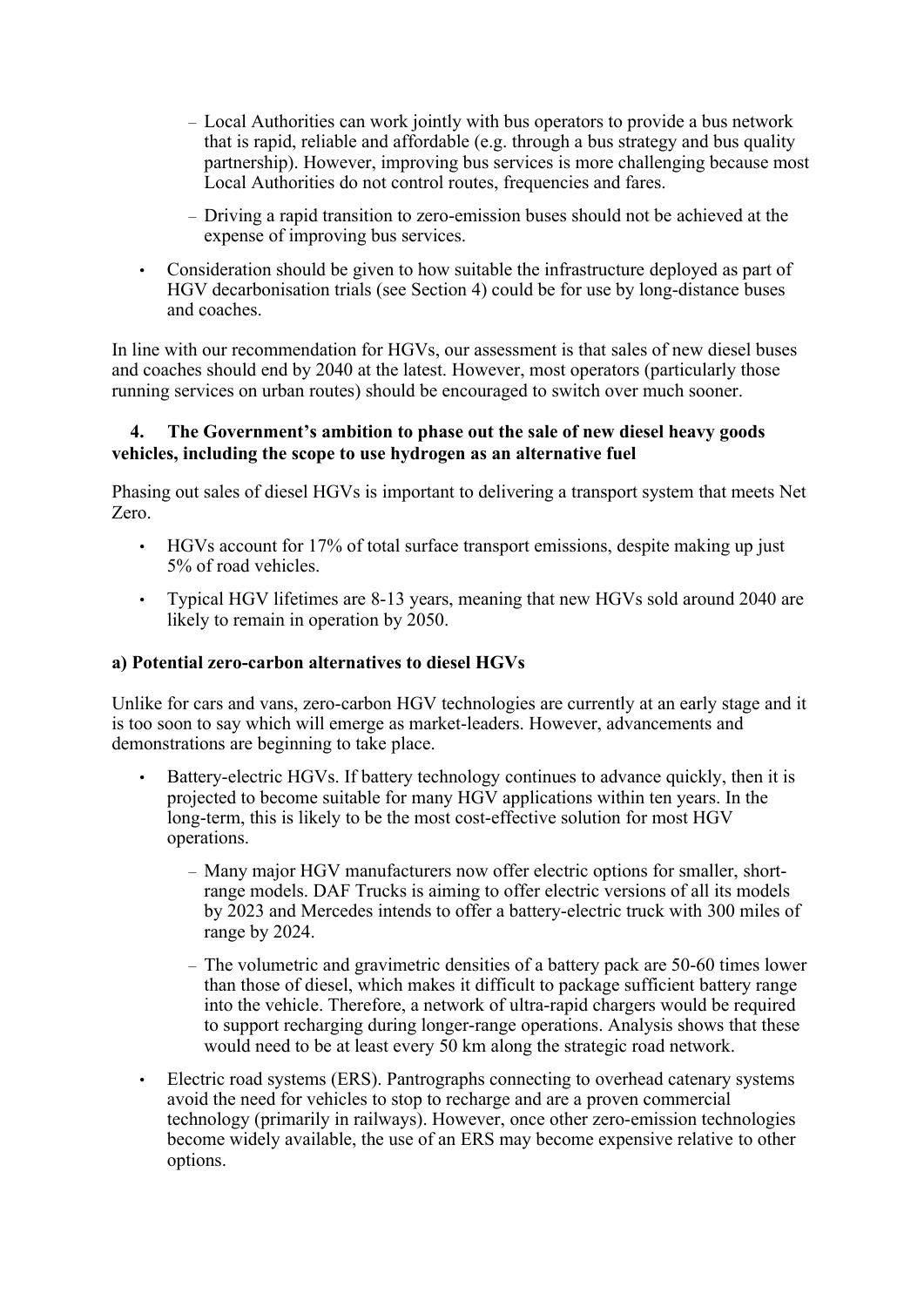- Both Germany and Sweden have an operational ERS (of 10 km and 2 km in length, respectively), while Siemens now offers a commercial ERS product.
- An ERS network could be attractive to fleet operators who are concerned about the impact of the need to recharge on operations. However, electricity prices are likely to be relatively expensive in order to recoup the significant infrastructure cost, so many operators are likely to prefer alternative technologies once these are suitable for their needs.
- Hydrogen fuel-cell vehicles. Hydrogen offers the closest user experience to current diesel operations. Given sufficient hydrogen refuelling infrastructure, fleet operators would be able to fill up vehicles either in-depot or from filling stations en route as currently, or both. Hydrogen is also a particularly attractive solution for vehicles requiring longer independent range.
	- Hydrogen fuel-cell HGVs are expected to take slightly longer to reach the market than battery-electric options but could offer longer range. Mercedes and Iveco are developing models that could offer up to 500-600 miles of range. A partnership between Hyundai and H2 Energy is aiming to deploy 1,600 hydrogen HGVs in Switzerland by 2025.
	- Refuelling would be similar to current diesel operations, with around 500-600 hydrogen refuelling stations potentially required by 2050.<sup>7</sup> However, fuel prices are likely to remain higher than for battery-electric options, so many shorterrange operators are likely to prefer electrification.
	- The viability of hydrogen in transport is intrinsically linked to the wider hydrogen strategy.

For our Sixth Carbon Budget analysis, we commissioned Element Energy<sup>8</sup> to assess trajectories for uptake of these zero-carbon options for HGVs. While the optimal pathway is currently unclear, this analysis demonstrated several pathways by which zero-carbon HGV deployment can scale up rapidly through the 2030s (Figure 5).

- In our Balanced Pathway, we explored a scenario in which commercial-scale trials of all technologies take place from the early-2020s, and intrastructure deployment then continues for the most cost-effective solutions.
	- Each of battery-electric, hydrogen and ERS could play a role in decarbonising the HGV sector. Small rigid trucks are likely to predominantly adopt BEVs, while hydrogen or ERS could be valuable for heavier vehicles with longer range requirements. By 2050, BEVs with ultra-rapid public chargers are likely to become the cost-optimal choice.
	- Due to the high upfront costs, we expect there to be total cost of ownership (TCO) shortfall of £24,000-33,000 for a private owner of a rigid truck in 2035 relative to a diesel vehicle, with only higher-mileage articulated HGV owners realising a TCO saving. For smaller HGVs, TCO parity may take until 2050 to be reached.
	- Government subsidies are therefore likely to be needed to ensure TCO parity between zero-emission and diesel options in the mid-2030s.
	- Assuming the existence of appropriate subsidies, Element Energy's analysis found that BEVs could make up 12% of new HGV sales in 2030, rising to 51% in 2040. Hydrogen fuel-cell vehicles could make up 7% of new HGV sales in 2030, and 48% in 2040.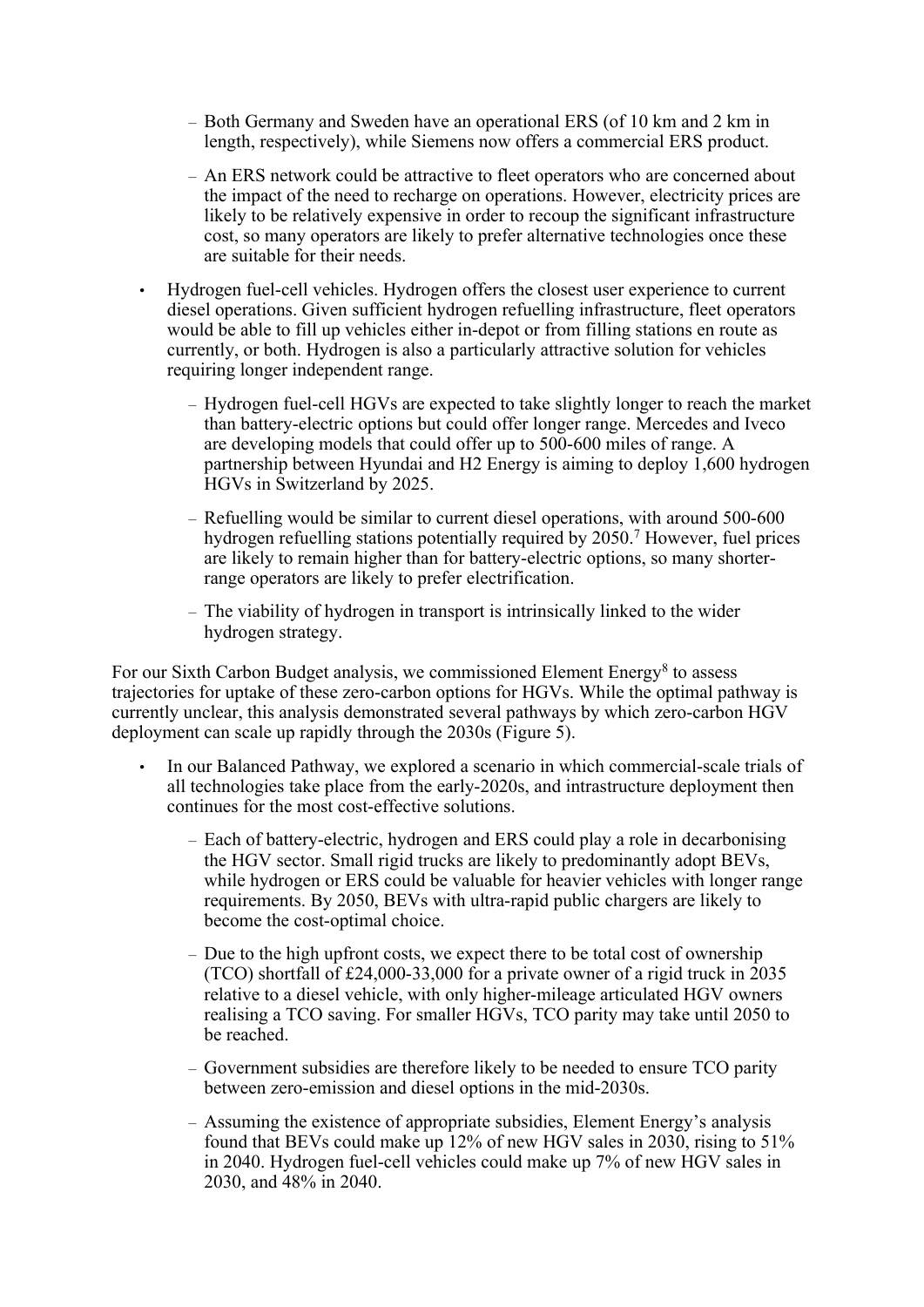• Each of our Exploratory scenarios then explored uptake rates if infrastructure for only one of the three zero-emission options outlined above were deployed. Each demonstrated a pathway by which new HGV sales could be almost completely decarbonised by 2040.



Therefore, our assessment is that sales of new diesel HGVs should end by 2040 at the latest, to be on track to nearly fullly decarbonise this sector by 2050. This date should be moved earlier if information suggests this to be feasible.

# **b) Actions required to deliver a 2040 phase-out**

While it is too early to decide what combination of zero-carbon technologies for HGVs will be optimal for the UK, action is needed now to support market development and put plans in place to enable the sector to deliver the transition to zero-emission vehicles.

• Large-scale trials of zero-carbon HGVs should commence in the early 2020s. We welcome Government's announcement of £20 million in 2021 to fund zero-emission trials for HGVs. Funding needs to continue in future so that commercial-scale trials can continue for up to five years, to demonstrate the feasibility of these technologies and establish which is the most suitable and cost-effective technology mix for the UK. These should involve: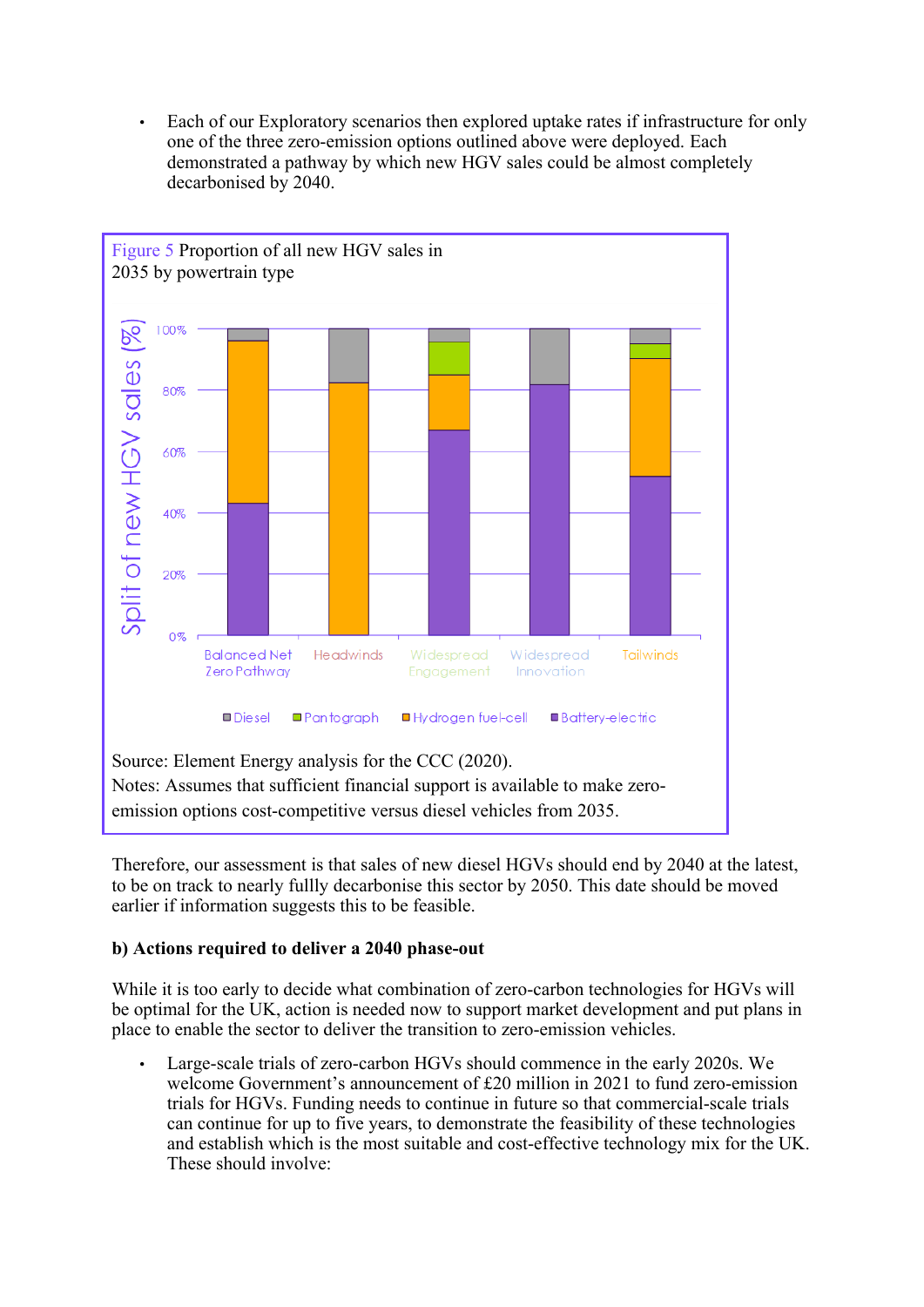- Deployment of supporting infrastructure for refuelling/recharging.
- At least 50-150 zero-emission HGVs covering a range of sizes and across multiple operators. Vehicles should be in operation for a minimum of 1-2 years.
- Real-world operations, with the demonstrations located on major freight corridors to enable the technologies to be implemented across a wide range of real-world haulage operations.
- Strong communication of the findings widely across the UK HGV sector, to help operators better understand the zero-emission options available to them.
- The Government is planning to consult on a date for phasing out the sale of new diesel HGVs, and a comprehensive plan should be published in the early-2020s setting out how this will be delivered to give freight and vehicle operators time to plan for this transition.
	- This plan should cover stronger purchase and other incentives, infrastructure plans and support (e.g. ultra-rapid chargers for battery-electric HGVs and hydrogen refuelling stations for hydrogen HGVs) and clean-air zones.
	- Given that diesel HGVs are likely to remain on sale for longer than cars and vans, UK CO<sub>2</sub> emission standards for HGVs should be at least as ambitious as those set by the EU requiring a 15% reduction in carbon-intensity by 2025 and 30% by 2030. This is achievable with options that are market-ready including hybridisation, improving aerodynamics and lighter-weight construction.
	- The UK's approach will also need to integrate with that in mainland Europe, to ensure that fleets can operate across both territories without barriers. Emissions standards that apply to UK-registered vehicles should also apply to overseas vehicles operating on UK roads, in order to avoid placing UK fleets at a commercial disadvantage.
	- In parallel, schemes to reduce HGV and van usage, particularly in urban areas, should be supported. This includes opportunities to reduce travel demand and increase efficiency through logistics measures such as improved routing, better loading and reduced empty-running.

February 2021

# **Endnotes**

<sup>1</sup> Transport and Environment (2020), *How clean are electric cars?*

<sup>2</sup> International Council on Clean Transportation (2020), *Real-world usage of plug-in hybrid electric vehicles – fuel consumption, electric driving and CO<sup>2</sup> emissions*.

<sup>3</sup> Bloomberg New Energy Finance (2019), *Battery price survey*.

<sup>4</sup> Society of Motor Manufacturers and Traders (2020), *Car registrations data*.

<sup>5</sup> Vivid Economics and Imperial College London for the CCC (2019), *Accelerated electrification and the GB electricity system*.

<sup>6</sup> Terri Wills for the CCC (2020), *The UK's transition to electric vehicles*.